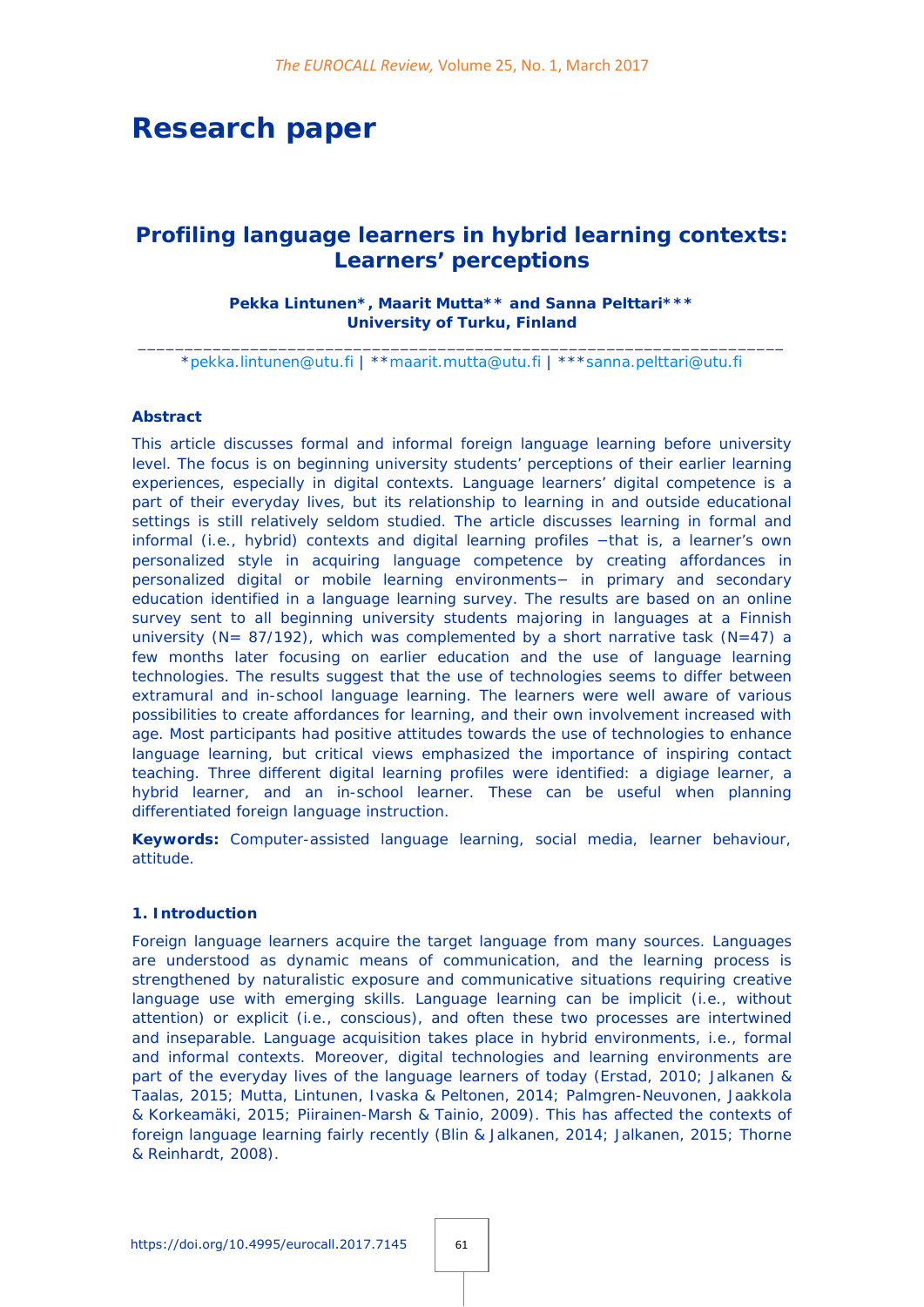Extramural language learning studies can be quantitative or qualitative, for instance, with learners using Facebook (Mitchell, 2012), telecollaboration via email (Schenker, 2012) or voice blogs (Sun, 2012) to facilitate their language and cultural learning. Researchers have also been interested in learners' out-of-school activities, such as gaming, and their impact on language learning (Sundqvist & Sylvén, 2014; see also Sundqvist, 2016; Thomas & Peterson, 2014). These extramural activities seem to increase learners' motivation and, thereby, indirectly promote language learning. Extramural language learning can also take place via traditional ways, such as trips abroad and interaction with foreigners.

The younger generations are commonly considered as digital natives, who use various technologies frequently and fluently and are used to certain everyday interactions in the social media. However, they may not be so familiar with technologies supporting digital language learning, the uses of social media for learning purposes, and teaching environments utilizing different technologies (Ilomäki, Taalas & Lakkala, 2012; Laakkonen, 2015; Mutta, Pelttari, Lintunen & Johansson, 2014; Williams, Abraham & Bostelmann, 2014). There might also be vast discrepancies between in and out-ofschool use of technology (Jalkanen, 2015; Keltikangas-Järvinen, 2015). We also have to acknowledge that not all young learners can be categorized as digital natives: although born during the digital age, their skills might not match the implications of the concept. Instead, the concept can be used to characterize certain individual learners while admitting that some might not feel confident or comfortable using various technologies for formal or social purposes (Benini & Murray, 2014; Mutta, Pelttari, Lintunen, et al., 2014; Thomas, 2011; Thomas & Peterson, 2014). The variation may be related to, for example, personality, learning experiences, and different digital learning profiles.

Learning profiles and attitudes towards learning can be studied with quantitative, qualitative or mixed methods, such as surveys, interviews, and learning diaries, often depending on the size of the study (e.g., Eloranta & Jalkanen, 2015; Ilomäki et al., 2012; Jalkanen & Taalas, 2013; Sundqvist & Sylvén, 2014; Williams et al., 2014). This study presents findings from a survey aimed at beginning university students majoring in languages at a university in Southern Finland complemented by a short narrative task. It discusses learner perceptions of and attitudes towards extramural language learning, learners' knowledge and use of technologies, and their digital learning profiles before tertiary level language education.

#### **2. Literature review**

When it comes to defining new technologies and language learning, terminology is varied (e.g. computer-enhanced language learning, Web 2.0 and L2 learning, technology-enhanced language learning, mobile-assisted language learning), and discussions about the most appropriate term are ongoing (Healey, 2016). Jalkanen (2015) talks about technology-rich environments, whereas Wang and Vásquez (2012: 413), for example, use the concept Web 2.0 technologies, but Thomas and Peterson (2014: i) suggest that "social media" is sometimes used as its substitute term. Nevertheless, concepts related to new technologies have become intuitive and fuzzy needing further discussion. For practical reasons, we gave examples of different technologies in our survey without categorizing them into old or new.

As a ubiquitous use of various technologies characterizes our world today, researchers have attempted to define the new generations in this information and communication technology (ICT) filled world. Prensky (2001: 1) called them digital natives (as opposed to digital immigrants), who were "all 'native speakers' of the digital language of computers" and used various technologies frequently with great ease in everyday interaction (see also Willams et al., 2014: 30). This view has been challenged by several scholars based on classroom studies (e.g., Benini & Murray, 2014; Williams et al., 2014; see also Thomas, 2011).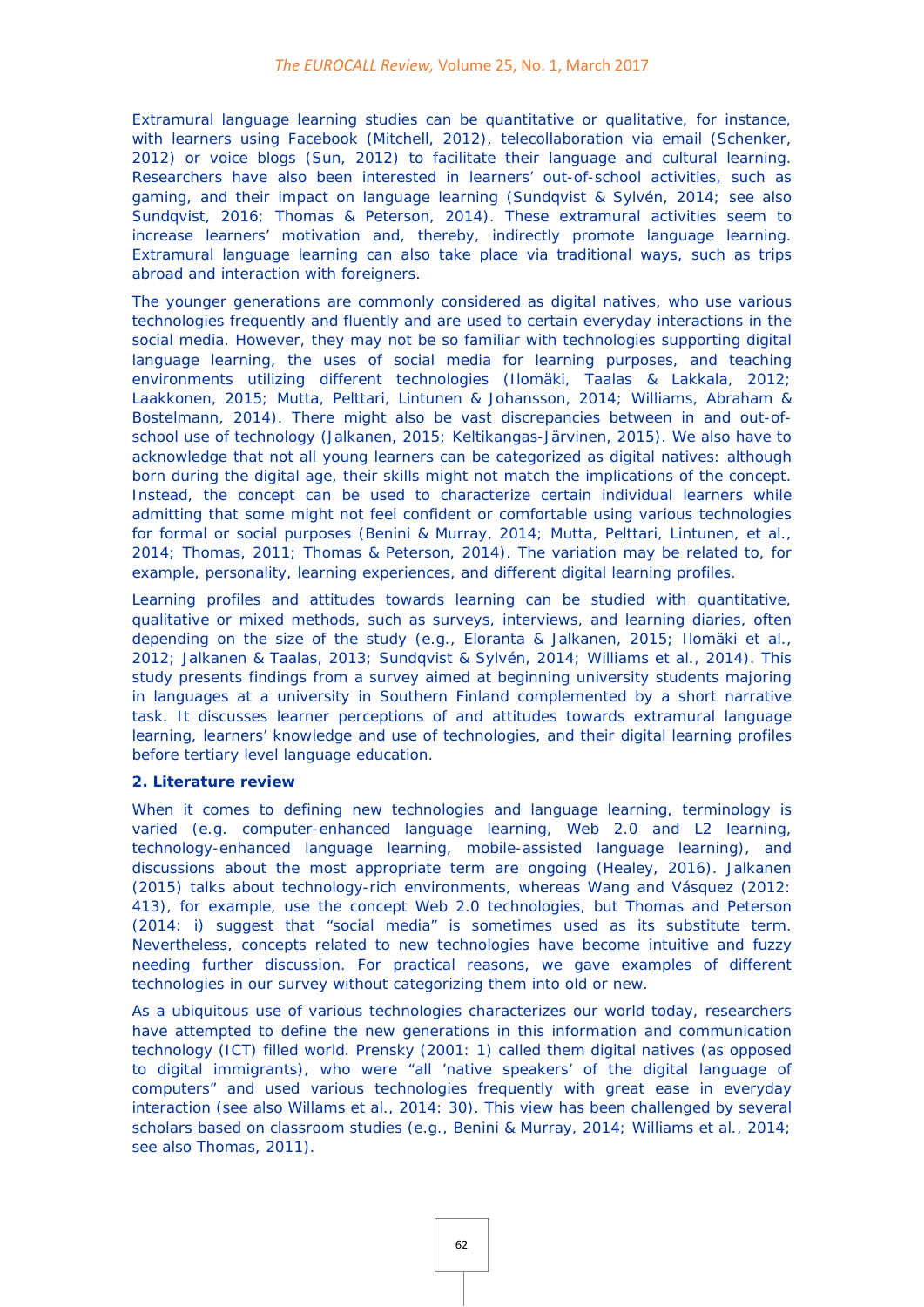Williams et al. (2014) synthesized six survey-driven studies from different countries to motivate their two large-scale surveys on undergraduate foreign language learners' perceptions and use of digital tools at a large university in the USA. The researchers concluded that the learner's age is not the primary determiner for digital practices: even if the learners are familiar with various technologies, they do not unanimously identify themselves as digital natives. More importantly, they may not transfer their knowledge and skills of social media to support language learning.

Benini and Murray (2014) conducted a study on attitudes and the uses of digital technologies by monitoring and interviewing students and teachers in two secondary education institutions in Ireland. They suggested that students and teachers are very similar in their everyday use of technologies, but the types of activities they are involved in seem to be different, especially in an educational context; students considered technologies stimulating but not essential for foreign language learning. As mentioned above, several recent studies have discussed the dissimilarities between in and out-of-school use of technologies (e.g., Ilomäki et al., 2012; Laakkonen, 2015; Mutta, Pelttari, Lintunen, et al., 2014; Williams et al., 2014). Studies have shown, for instance, that students may be fairly used to sending emails, navigating online, and using social networking for personal purposes, whereas the same tools are less used in classroom environments depending on the resources and facilities in their school (Benini & Murray, 2014; Williams et al., 2014; see also Conole, 2008).

According to the Programme for International Student Assessment (PISA) [\(1\)](http://eurocall.webs.upv.es/index.php?m=menu_00&n=news_25_1#_ftn1a), Finland has been among the top countries in learning outcomes for several years. Admittedly, however, this assessment has focused on subjects such as mathematics and science or first language reading skills, and not assessed the use of technology in schools. Finland has the reputation of being a technologically advanced country with the success of Nokia and, more recently, thanks to the digital game industry such as the Angry Birds franchise. The Finnish National Board of Education deduced in 2013 based on a European survey (Survey of Schools: ICT in Education[\)](http://eurocall.webs.upv.es/index.php?m=menu_00&n=news_25_1#_ftn2a) [\(2\)](http://eurocall.webs.upv.es/index.php?m=menu_00&n=news_25_1#_ftn2a) that although Finnish schools are equipped with the latest technology, the active use of ICT in teaching is far behind many other countries.

In Finland, in and out-of-school language learning environments seem to create two separate spheres in the lives of young learners: the digital life outside school is rich, whereas in the school environment digital skills may have been long neglected. Based on their vast survey (N=1700 ninth grade students and 740 teachers), Ilomäki et al. (2012) discovered a clear gap between in and out-of-school activities using technologies. Furthermore, the teachers' free time technology use was more instrumental (e.g., seeking for information), whereas students used technologies to spend time (e.g., by playing online games; see also Jalkanen, 2015). The schools, educators, and teachers, however, pay more attention to this discrepancy to bring these two realities closer; there are several recent studies on the use of technologies in different learning contexts in Finland (e.g., Ilomäki et al., 2012; Jalkanen & Taalas, 2015; Jokinen & Vaarala, 2015; Vaarala, Johansson & Mutta, 2014; Vaarala & Lehtonen, 2015).

When the effects of extramural foreign language learning contexts have been studied in Finland, boys have been found to outperform girls in English language tests because they have more access to informal learning, for instance, by playing video games online (Ilomäki et al., 2012; Uusikoski, 2011; see also Piirainen-Marsh & Tainio, 2009). Sundqvist and Silvén's (2014) study revealed similar results in Sweden: among young learners (aged 10-11;  $N=76$ ) the frequent gamers, who had more extramural training, were all male, and their English language proficiency and confidence was evaluated higher in communicative situations (see, however, Sundqvist, 2016). Extramural activities create more affordances to promote (mostly implicit) language learning, but they do not primarily focus on language learning.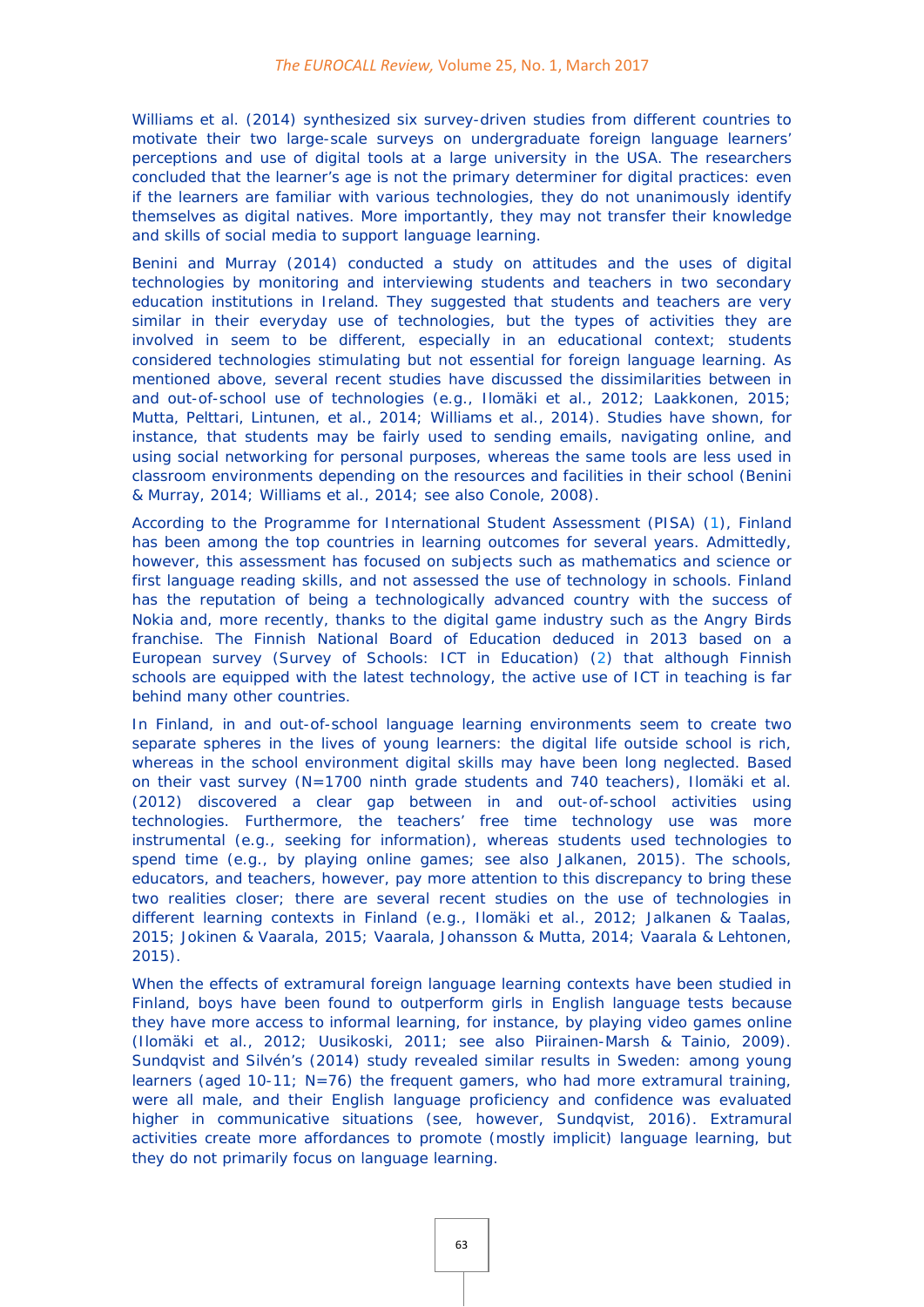Conole (2008) encourages listening to learner voices in her in-depth case study on language learners' use of technologies. We study the learners' voices and describe them as digital learning profiles, which refer to learners' own personalized styles in acquiring language competence by creating affordances in personalized digital or mobile learning environments. This digital learning profile comprises in and out-of-school use of technology, but the latter requires more effort and personal investment by the learner. For their part, learning paths are often studied as part of foreign language classroom learning to understand learners' linguistic backgrounds, aims, motivations, and needs towards formal education and its functional purpose for future interaction in various social contexts (Eloranta & Jalkanen, 2015). Different paths can also reveal the strategies used to complete a specific linguistic action (Mutta, Pelttari, Salmi, Chevalier & Johansson, 2014). E-learning or a digital learning path is a relatively new concept, which does not yet have a well-established definition. It can be related to Personal Learning Environment (PLE), which refers both to creating content on the Internet and to personal experiences promoting learning in different contexts (Attwell, 2007; Guth, 2009; Laakkonen, 2015). Jalkanen and Taalas (2015: 183) give an overview of multimodal foreign language pedagogies, which are mostly Computer-Assisted Language Learning (CALL) studies, and recognize the need to study how language learners' digital paths develop from one educational level to the next. However, studying paths requires a longitudinal approach with multifold observations. Instead, we focus on profiles based on a retrospective survey to study learners' perceptions on their use of technologies in hybrid contexts. In her study on metacognitive knowledge development and language learning in web-based distance learning contexts, Fincham (2015) observed learner profiles based on an initial survey and an interview. Her survey consisted of questions, for instance, on learners' previous experience with language learning and various multimedia tools in different contexts.

The objective of the present study was to gain new insights into extramural learning and the use of digital technologies before tertiary language education in Finland and learners' perceptions of their use in foreign language learning and teaching contexts. Although other surveys have been conducted in Finland and elsewhere, there are still not many studies on hybrid or extramural foreign language learning and learner opinions and attitudes. Furthermore, tracing learners' digital profiles is a recent area of interest. The study contributes to the knowledge of the distribution of utilizing digital and non-digital resources and the reality of so-called digital natives at the beginning of tertiary education. The understanding of learners' digital profiles enables educators to recognize learners' personal needs and learning styles to promote the creation of personalized digital learning environments.

The study focuses on the following research questions:

- 1. What kind of extramural language learning is recognized and in which context?
- 2. What kinds of digital technologies have been used?
- 3. What kinds of attitudes are revealed towards the use of various technologies in foreign language learning?
- 4. What kinds of digital learning profiles can be identified among the participants?

#### **3. The present study**

An online *Webropol* survey was administered at the beginning of the 2015 autumn semester to all first-year students (N=192) majoring in languages at a university in Southern Finland. The response rate was 45.8, and altogether 87 students provided answers for the survey. The survey, adapted from the technology implementation questionnaires prepared by the Centre for the Study of Learning and Performance (CSLP) [\(3\)](http://eurocall.webs.upv.es/index.php?m=menu_00&n=news_25_1#_ftn3a), had 36 (mostly multiple-choice) questions in three sections: 1. Demographic information (13 questions, e.g., background), 2. Questions on extramural language learning and use of technologies (17 questions separately for different levels of education), and 3. Attitude questions (6 questions focusing on the advantages and disadvantages of technologies). To strengthen the analysis, we asked students to write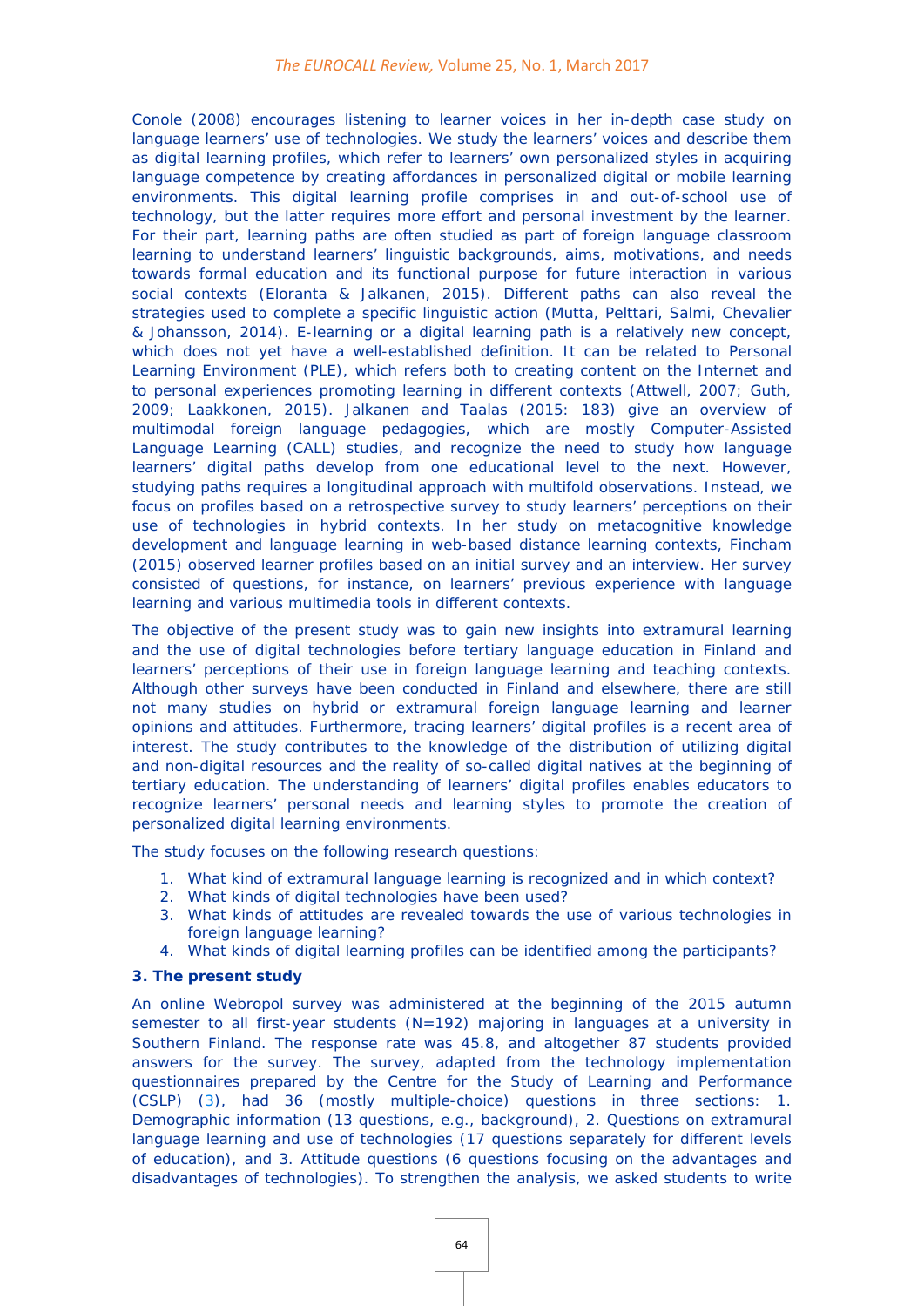a short narrative  $(N=47)$  some months later to allow students to elaborate more freely on their earlier experiences as language learners and the use of language learning technologies. These answers were used to support the identification of different learning profiles. All numerical information is based on the larger survey. After a brief account of background information, we will discuss the general use of technologies, learners' extramural foreign language activities before tertiary education, and finally, analyze learner attitudes. This small-scale study is mainly of a qualitative nature. The quantitative analyses were made with the *Webropol* statistical tool.

The participants were mostly female (female 84.9%, male 15.1%), which was expected as language students at university level are predominantly female in Finland. The youngest participants were 19 years old, and seven were born in 1980 or earlier. Most participants (56%) were 20 years old or younger. All participants had passed an entrance examination with strict selection criteria to enter university, which means that their target language proficiency was quite high (especially in English which is the most common first foreign language in Finland) and they can be considered highly motivated to learn foreign languages. Accordingly, their responses should give a fairly accurate account of the spectrum of technologies used for extramural language learning. Over 93% of the participants had Finnish as their first language; the other first languages mentioned were Swedish, Russian, English, and Italian.

Among the participants, the most common major subject at university was English: 37 participants studied English as their major (43%), followed by Finnish (17.4%) and French (12.8%); the other mentioned languages were Swedish (8.1%), German (5.8%), Spanish (4.7%), Italian (4.7%), and finally, Greek, Latin and Russian (3.5%). In addition, 80.5% of the participants indicated that English was their strongest foreign language, for six it was Swedish, for five Finnish, for one Spanish or French, whereas four participants mentioned two languages (English and French, German, Spanish, or Swedish). This information illustrates well the fact that learners are more frequently exposed to English in Finland than to other languages, even including Swedish, which is the other official language.

#### **4. Survey results**

The questions on extramural language learning and use of technologies included 6 close-ended and 11 open-ended questions separately for different educational levels. We also asked about the use of technologies in general at the beginning of tertiary education. Most participants (95.4%) reported using the Internet daily, email (89.7%), instant messaging (WhatsApp, 82.8%), Facebook (72.4%) and YouTube (51.7%). In addition, watching video clips online (44.8%) and Instagram (41.4%) were common. The technologies that were relatively unknown (i.e., never used) were Myspace (94.3% of the participants), virtual worlds (e.g., Second Life, 93.1%), creating video blogs (vlogs) (93.1%), social bookmarking web service (e.g., Delicious, 93.1%), LinkedIn (90.8%), Flickr (87.4%), and editing Wikipedia (87.4%). These results show that the participants mostly used technologies when using the Internet and communicating with other users, whereas many other resources were relatively unknown to them (cf., Benini & Murray, 2014; Ilomäki et al., 2012; Laakkonen, 2015; Mutta, Pelttari, Lintunen, et al., 2014; Williams et al., 2014).

In the following sections, we will discuss extramural language use that supports language learning before tertiary education, learners' experiences of the technologies used in different contexts, their attitudes towards using technologies in language learning and teaching, and finally, we will discuss digital learning profiles.

### *4.1. Extramural language use before tertiary education*

The questionnaire focused on three educational levels: primary school, secondary school, and upper secondary school. We asked in which extramural contexts the learners used foreign languages (23 contexts were given and one open-ended question), which target language was used, and how much the students thought they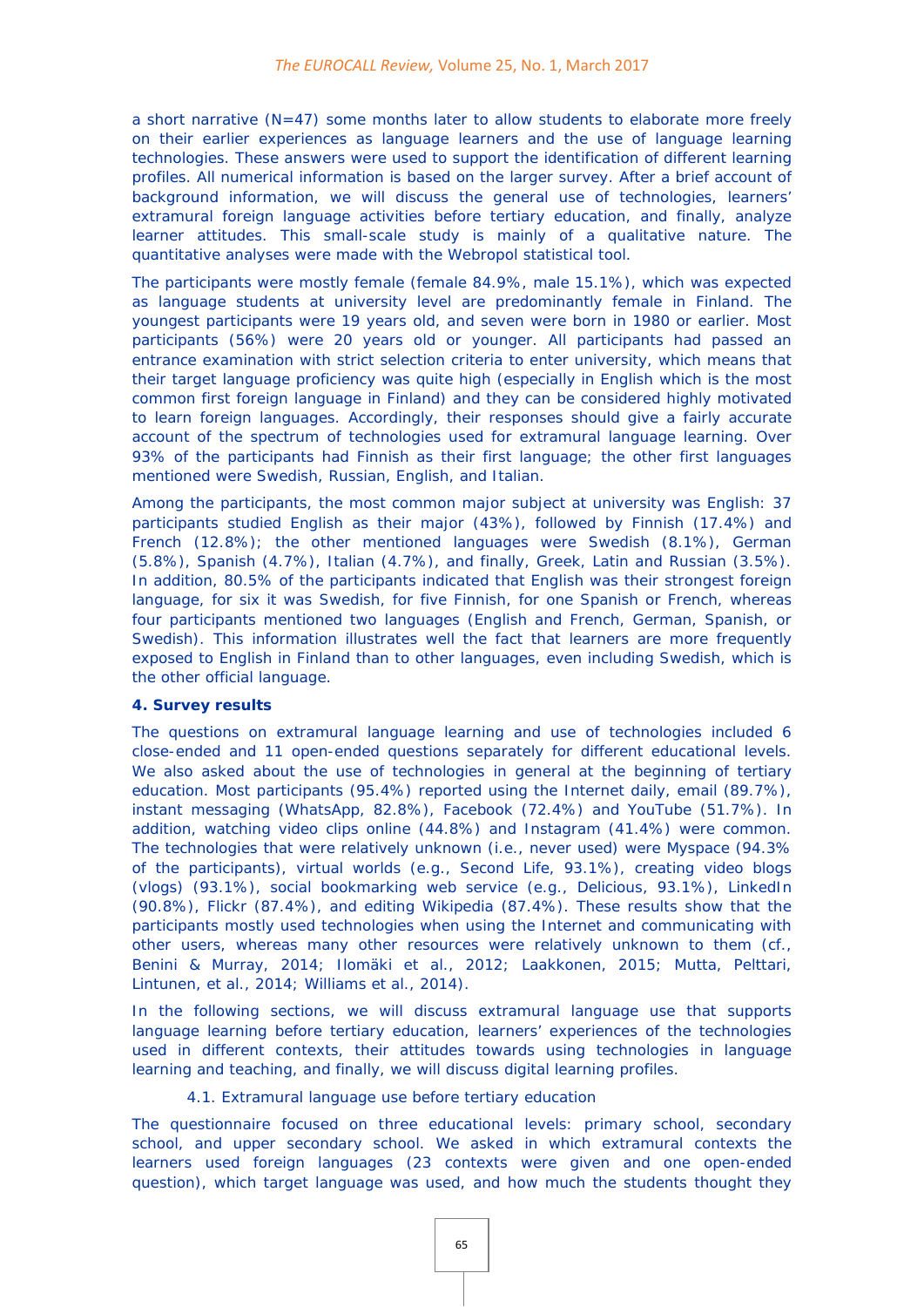had learnt in extramural contexts. Table 1 illustrates the most frequent (> 40%) activities mentioned including different languages at different stages.

**Table 1.** Extramural language activities in primary, secondary and upper secondary school.

| <b>Primary school</b> |                                                          |        | <b>Secondary school</b> |                                                                 |           | <b>Upper secondary</b><br>school |                                                                                     |      |
|-----------------------|----------------------------------------------------------|--------|-------------------------|-----------------------------------------------------------------|-----------|----------------------------------|-------------------------------------------------------------------------------------|------|
| <b>Rank</b>           | <b>Activity</b>                                          | %      | <b>Rank</b>             | <b>Activity</b>                                                 | %         | Rank                             | <b>Activity</b>                                                                     | %    |
| 1                     | Watching foreign language<br>TV series/films (subtitled) | 87.4 1 |                         | Listening to music                                              |           | 92.0<br>$\vert$ 1                | Watching<br>foreign<br>language<br><b>TV</b><br>series/films<br>(subtitled)         | 89.7 |
| 2                     | Listening to music                                       | 87.4 2 |                         | Watching foreign language<br>TV series/films (subtitled)        |           | 88.5 2                           | Listening<br>to music                                                               | 89.7 |
| $\overline{3}$        | <b>Reading song lyrics</b>                               | 64.4 3 |                         | Reading song lyrics<br>80.5 3                                   |           |                                  | Watching<br>foreign<br>language<br><b>TV</b><br>series/films<br>(not)<br>subtitled) | 88.5 |
| 4                     | <b>Trips abroad</b>                                      | 48.3 4 |                         | <b>Trips abroad</b>                                             | 72.4 4    |                                  | Reading<br>song lyrics                                                              | 82.8 |
| 5                     | (Online) games                                           | 48.3 5 |                         | Watching foreign language<br>TV series/films (not<br>subtitled) | 71.3 5    |                                  | Reading<br>novels/<br>fanfiction                                                    | 74.7 |
|                       |                                                          |        | 6                       | Reading novels/ fanfiction                                      | 63.2 6    |                                  | <b>Trips</b><br>abroad                                                              | 71.3 |
|                       |                                                          |        | 7                       | <b>Guiding tourists</b>                                         | $51.7$  7 |                                  | Guiding<br>tourists                                                                 | 65.5 |
|                       |                                                          |        | 8                       | (Online) games                                                  | 51.7 8    |                                  | <b>Contacts</b><br>with<br>foreign<br>language<br>friends                           | 64.4 |
|                       |                                                          |        | 9                       | Contacts with foreign<br>language friends                       | 42.5 9    |                                  | Summer<br>job                                                                       | 49.4 |
|                       |                                                          |        |                         |                                                                 |           | 10 <sup>1</sup>                  | Using<br>foreign<br>language<br>with<br>Finnish<br>friends                          | 47.1 |
|                       |                                                          |        |                         |                                                                 |           | 11                               | Writing<br>their own<br>texts                                                       | 46.0 |
|                       |                                                          |        |                         |                                                                 |           | 12                               | (Online)<br>games                                                                   | 44.8 |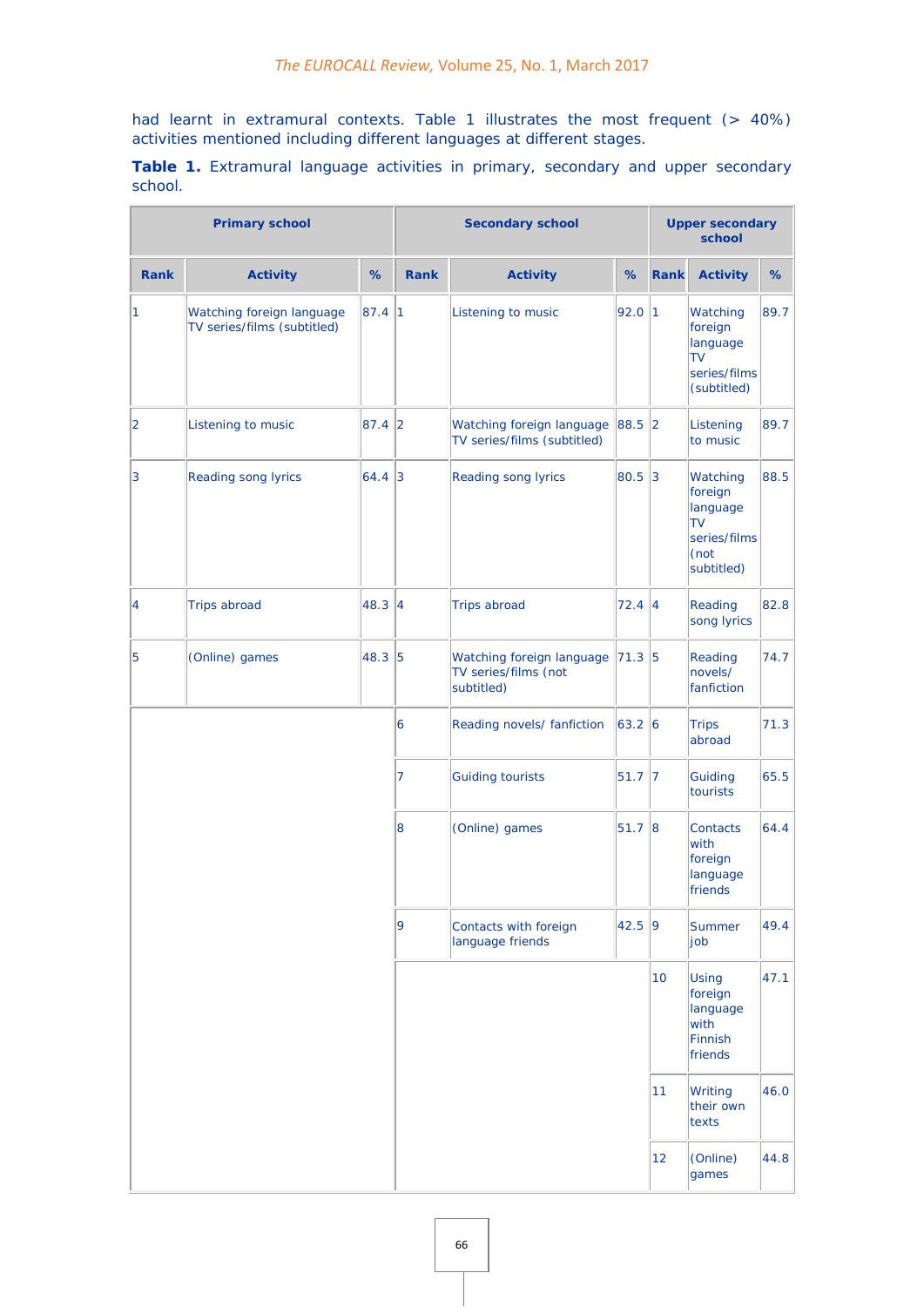Table 1 shows that the extramural foreign language activities became more varied when moving from primary to secondary school, the most frequent activities among learners being watching subtitled foreign language TV series and/or films and listening to foreign language music. This tendency continued in upper secondary school. At this level, watching foreign language TV series and/or films without subtitles ranked third (and fifth in secondary school), which illustrates increasing active involvement in creating affordances in extramural foreign language learning. Furthermore, in upper secondary school, it became more common to use foreign languages even with Finnish friends and when learners were writing their own texts, which implies more active learner involvement. Games were present at all educational levels, ranking 5th (48.3%), 8th (51.7%), and 12th (44.8%) in extramural activities, respectively.

In addition, in the open-ended questions, the participants mentioned watching YouTube videos, reading comics, role-playing, sending messages via messenger, online discussions, and following English vlogs as extramural foreign language practice at secondary school level. In upper secondary school the activities were even more varied: watching YouTube videos, listening to English podcasts, chatting on IRC, in (part-time) work, role-playing, listening to online radio, reading online newspapers/news, reading comics and books, going out with exchange students, European Youth Parliament activities, using social media (e.g., Instagram), and reading blogs. These results show that language learners' extramural activities are multifold, and digital environments are only one part: learning environments are hybrid spaces (cf., Blin & Jalkanen, 2014).

In primary school, 83 learners (95.4%) used English in extramural activities; the other foreign languages mentioned were Swedish (12.6%), German (9.2%), French (8.1%), Finnish (3.5%), and Chinese, Italian, Japanese, Dutch, and Russian (1.2%). Most Finnish schools only teach English as the first foreign language in primary school, which is reflected in the answers. In secondary school, English was still the most used foreign language (93.1%), followed by Swedish (32.2%), French (15.0%), German (12.6%), Spanish (4.6%), Japanese (3.5%), and Albanian, Chinese, Finnish, and Russian (1.2%). Finally, in upper secondary school, the order stayed mostly the same, but the uses were more frequent: English (95.4%), Swedish (48.3%), French (21.8%), German (21.8%), Spanish (15.0%), Finnish (4.6%), Russian (4.6%), Italian (3.5%), Japanese (3.5%), and Chinese, Portuguese, Serbian, and Turkish (1.2%). To summarize, from primary education onwards, English was the most used language in extramural language activities, whereas the use of Swedish, the other official language in Finland, increased from 12.6% to 48.3%. These languages were followed by French, German, and Spanish, all with increasing use at the end of upper secondary school. This order corresponds to the order of the most common foreign languages taught at Finnish schools. It seems that learners used various languages in extramural activities, but English was clearly the most used language.

Furthermore, the learners' own activity and involvement increased in extramural contexts during upper secondary school. Most learners perceived that they had learnt a lot during extramural activities, even "much more than at school", whereas only a few learners said that they had merely "learnt something" in extramural contexts, or their motivation was "just to support language proficiency". The learners also emphasized their own activity in different situations such as face-to-face contexts with friends or online. The participants felt that extramural language use gave them more confidence to use languages both in and out-of-school contexts.

## *4.2. Technological experience in hybrid contexts*

When asked if they had had any experience in using language learning technologies and applications in school contexts during previous education, 47 participants (54.0%) replied that they had, whereas 40 (46.0%) said that they had not had any experience in using them. From these 47 learners, 38 answered the question "Which of these experiences have been the best and most useful" on at least one education level (see Table 2).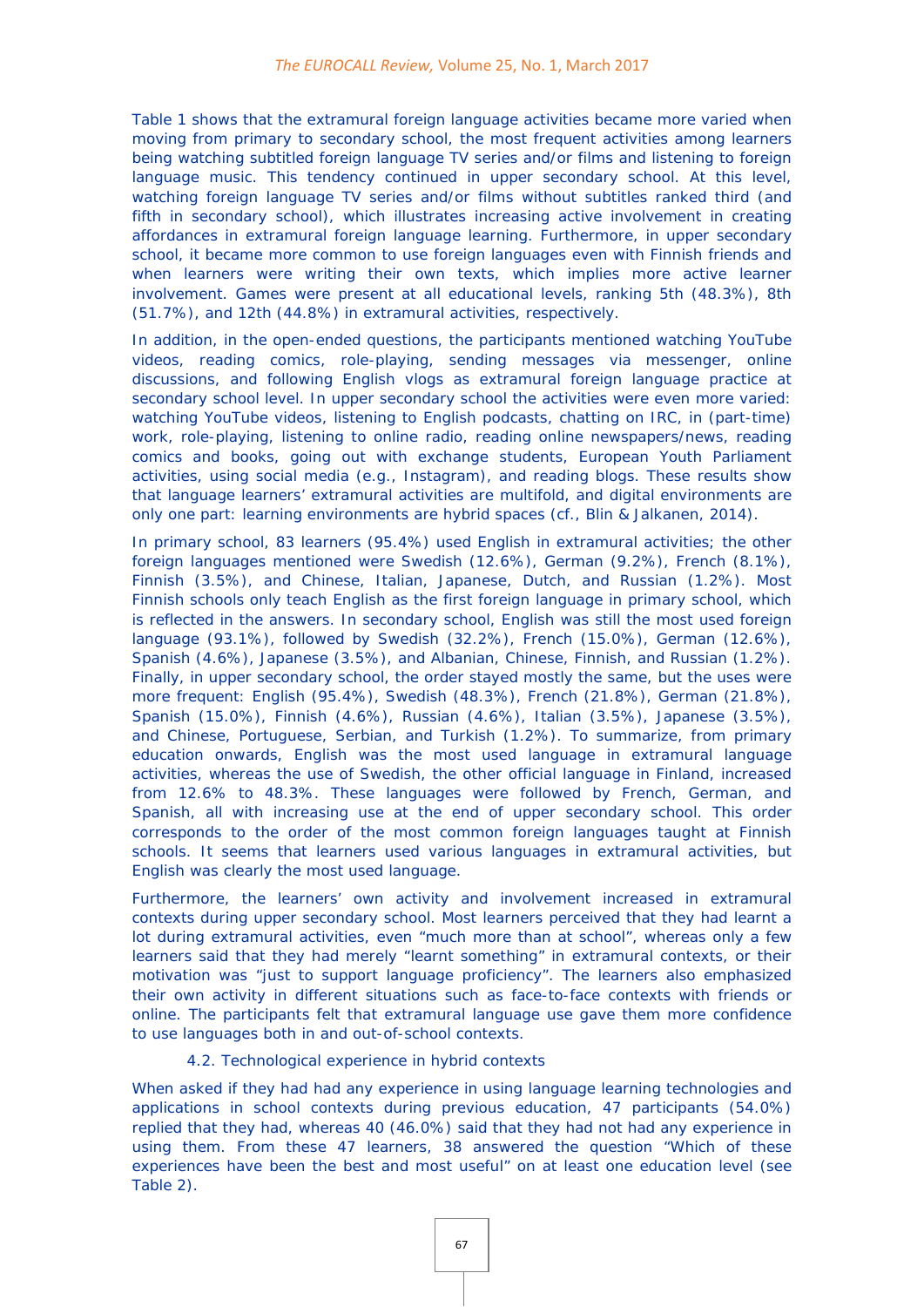| Grade                            | N of participants | <b>Activities</b>                                                                                                                                                                                                                                                                                                                                                                                                                                                                                                                                                                                                                                                                                                                |
|----------------------------------|-------------------|----------------------------------------------------------------------------------------------------------------------------------------------------------------------------------------------------------------------------------------------------------------------------------------------------------------------------------------------------------------------------------------------------------------------------------------------------------------------------------------------------------------------------------------------------------------------------------------------------------------------------------------------------------------------------------------------------------------------------------|
| Primary school                   |                   | word processing programs (3), online exercises,<br>online<br>vocabulary exercises, video games, online videos                                                                                                                                                                                                                                                                                                                                                                                                                                                                                                                                                                                                                    |
| Secondary school                 | 16                | using the interactive white board (4), online (vocabulary) games<br>(4), watching films/videos (2), watching foreign language<br>programs online, online dictionaries, online teaching materials<br>and manuals, online tests and exams, searching information<br>online, video projectors, writing texts on a computer, YouTube                                                                                                                                                                                                                                                                                                                                                                                                 |
| <b>Upper secondary</b><br>school | 36                | learning platforms (6), using the interactive white board (5),<br>online exercises (4), foreign language clips/films/videos (3),<br>online (vocabulary) games (3), computers (2), group<br>work/PowerPoint presentations (2), internet sites (2), online<br>dictionaries (2), Power Point presentations by teachers (2),<br>Quizlet (2), using tablets/iPads (2), video/data projectors (2),<br>creating videos, distance learning class, email penpals, google<br>drive, Kahoot, using the language laboratory, online language<br>courses, online teaching materials and manuals, recording and<br>listening equipment, using smart phones, word tests with<br>Socrative, writing texts on a friendship school's site, YouTube |

| Table 2. Learners' perceptions of the most useful technology-based activities in school. |  |  |  |  |  |  |
|------------------------------------------------------------------------------------------|--|--|--|--|--|--|
|------------------------------------------------------------------------------------------|--|--|--|--|--|--|

The variety of technologically based activities increased from primary to upper secondary school, which might also be a sign of technological advancement in schools. Differences due to schools and teachers are also evident, and some answers were more related to classroom equipment than to activities performed.

The learners were also asked about the help and scaffolding they received to use technologies in general. In primary school, 101 occurrences of support were reported (39 in-school and 62 out-of-school), in secondary school 111 (47 in-school and 64 outof-school), and in upper secondary school 118 (50 in-school and 68 out-of-school). At primary level, ICT-lessons and support by teachers were most often mentioned in the school context, whereas in extramural contexts other family members were most frequently mentioned, followed by friends and the learner's own input. In secondary school, teachers' support was most frequently indicated, followed by school in general and ICT lessons; in extramural contexts friends were often mentioned, then learning by oneself, and finally, support from family. In upper secondary school, support from teachers was still the most frequent in-school support, whereas ICT lessons were seldom mentioned; furthermore, learners indicated their own active involvement in school projects. In extramural contexts, the learner's own activity was clearly the most frequently mentioned source of support followed by friends' help; other family members' role decreased at this level. The analysis showed that, although schools and teachers provided help with the technologies that scaffold language learning, support was mostly received in out-of-school contexts from the learners' peers. That is, both in-school and out-of-school contexts play a role in supporting technology-rich language learning. The importance of the learner's own input was highlighted especially at higher levels of education.

#### *4.3. Attitudes towards using technologies in language learning and teaching.*

To study learners' attitudes towards using technologies and the learners' readiness and open-mindedness to use them themselves, we asked our participants to respond to 18 statements (on a four-point Likert scale; totally agree, partially agree, partially disagree, and totally disagree), one yes/no-question, and answer four open-ended questions about the usefulness of technologies for language learning. Most answers were either partially agree or partially disagree.

Using technologies in teaching and learning seemed to divide the participants into two groups: for or against their usefulness. One reason for this might be that 46% of the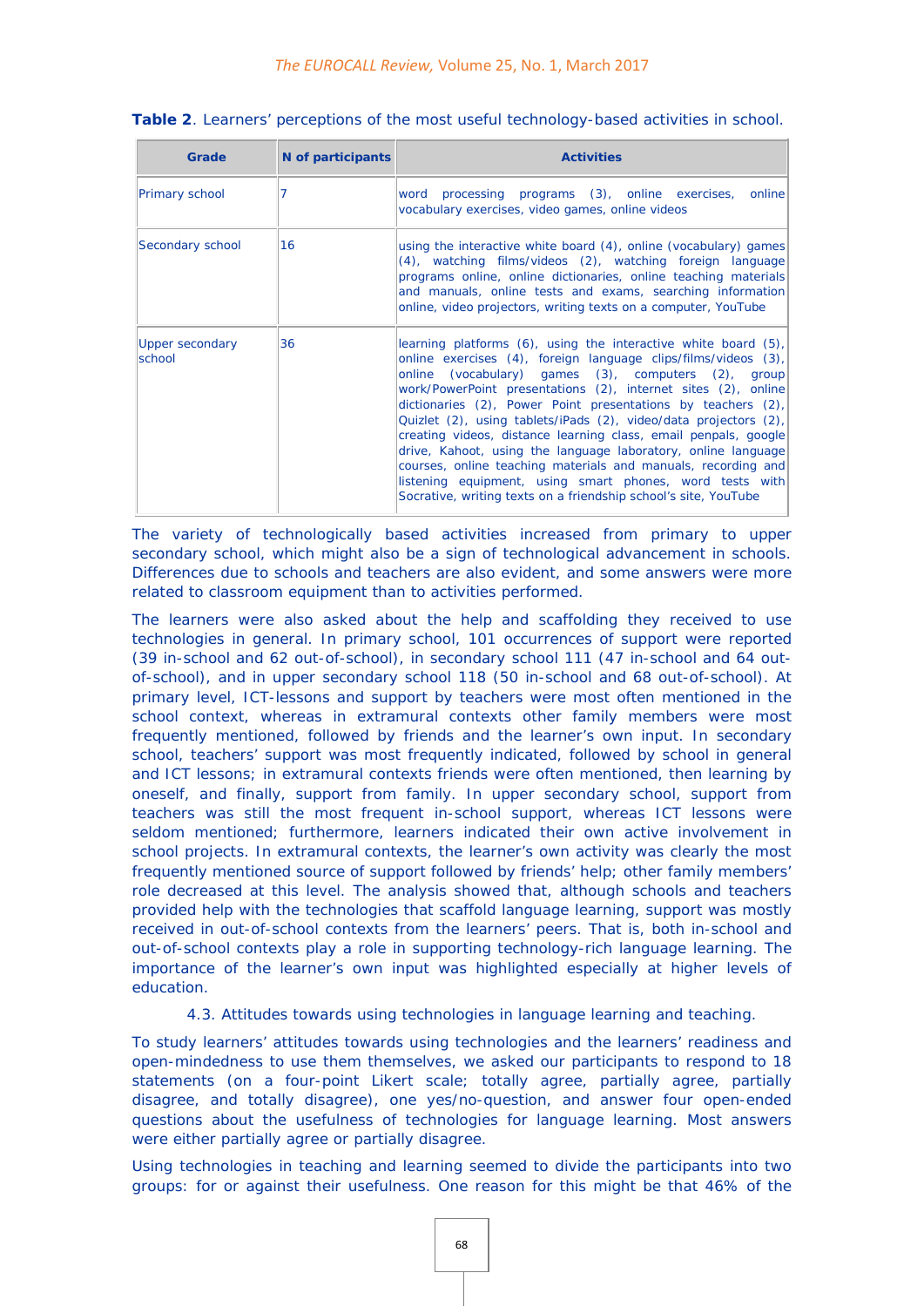surveyed participants did not report any earlier experience in using technologies to support language learning, although the learners were quite familiar with technologies in their everyday lives. The results based on all participants' answers show that the learners responded most unanimously to the statement that technologies are useful in language learning and teaching if teachers have received appropriate training in their use (89% agreed). Most learners had positive attitudes towards using technologies in learning and teaching. For instance, 83% of the participants thought that technologies had a facilitating effect on learners' communication skills and allow future teachers to transform from information dealers to facilitators of learning. Moreover, technologies seem to diversify teaching materials and be useful even if they were used in out-ofschool contexts (82%). Additionally, 78% of the participants thought that technologies support learners' skills at all proficiency levels, allow them to use their own personal learning style, and are not too time-consuming due to technical problems. Furthermore, the participants thought that their use does not increase learners' stress and anxiety levels (72%), but on the contrary, seem to promote interactive cooperation (69%). Over half of the participants also believed that using technologies motivates learners to engage more in the learning process, but the same number of participants was also concerned that using various technologies might harm face-to-face contact teaching (56%).

Finally, when focusing more on those participants who had previous experience with language learning technologies and applications  $(N=47; 54%)$ , there were contradictory opinions. Most participants chose either the partially agree or partially disagree alternatives. Their answers mainly corroborate those of the whole group, but the more experienced learners were more of the opinion that learning how to use technologies is time-consuming (55%) and that technologies do not motivate learners to engage more in the learning process (53%). In addition, the more experienced group was quite divided about whether learners' knowing more about computers than their teachers has negative consequences (51% vs. 49%). On the other hand, those learners who did not have previous experience with technologies in language learning thought that learning how to use them is not time-consuming (57%), their use motivates learners to engage more in the learning process (60%), and learners' knowing more about computers than their teachers does not have negative consequences (63%).

In conclusion, the majority of the participants reacted positively towards the use of technologies to enhance language learning, but there were also some critical views to emphasize the importance of inspiring contact teaching. Social media especially was mentioned as an out-of-school activity that should not be used for language learning, although it was recognized as a potential channel for spreading information (cf., Benini & Murray, 2014; Ilomäki et al., 2012; Laakkonen, 2015; Mutta, Pelttari, Lintunen, et al., 2014; Williams et al., 2014). Technologies were viewed as complementary to good contact teaching.

#### *4.4. Digital learning profiles*

To identify digital learning profiles, we analyzed qualitatively learners' answers on where and how they had learnt foreign languages, how much they used technologies in general, and what kinds of attitudes they had towards the use of technologies in language learning. Our approach was fairly similar to Fincham (2015), but instead of interviews we complemented our survey results with lengthier open-ended answers a few months later from 47 first year students. By using the grounded approach (e.g., Mutta, Pelttari, Salmi, et al., 2014; see also Fincham, 2015), we identified three digital learning profiles to illustrate the multifold phenomenon. The categories are tendencies and not clear-cut, but provide examples of different learner types among the generation of digital native learners. They also reflect how learners have different goals and methods for language learning. Next we will introduce three typical profiles named after learner types: a digiage learner, a hybrid learner, and an in-school learner. The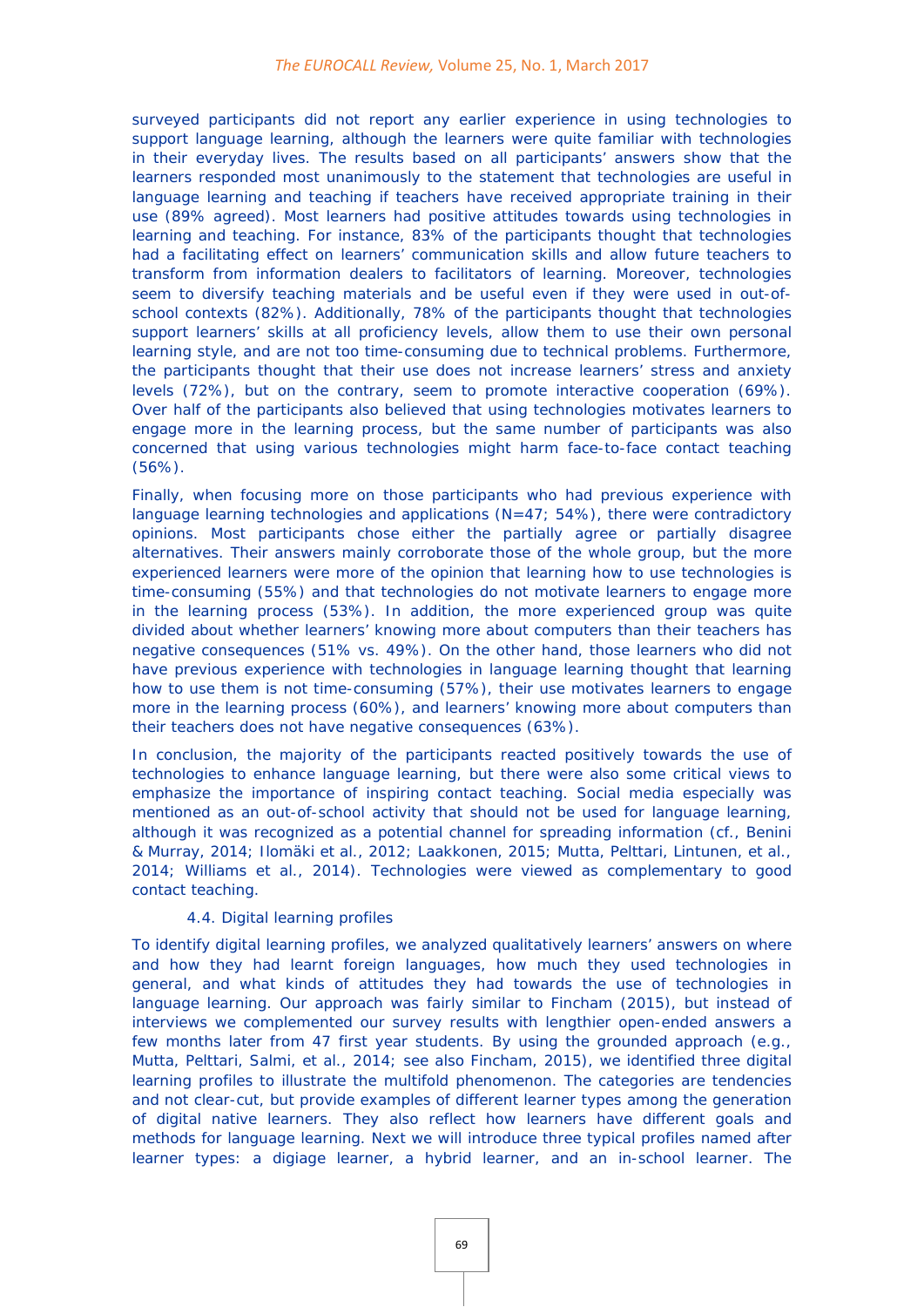quotations below illustrating the profiles are from learners' responses to open-ended questions.

Digiage learners have used various technologies on a daily basis especially in their outof-school social activities. See quotations 1, 2 and 3.

- 1. *I have a positive attitude towards language learning technologies. If they are used well, they support learning. Especially mobile devices enable learners to carry e-books and electronic dictionary applications with them always and almost wherever. In addition, online exercises that give you immediate feedback are good means to learn languages.*
- *2. My attitude is positive. We live in a world where the use of technologies is on the increase, and people have more knowhow on technologies. We are surrounded by electronic devices and the media, so using and integrating them into learning could be effortless. I think that they are a natural addition to other learning styles and equipment that support learning.*
- 3. *It is good that modern technologies can be used in teaching. Often people use many mobile devices in their free time so that they could also be used to support learning. You can find many dictionaries and applications online to improve your language learning.*

These digiage communicators are heavy users of social media (Facebook, WhatsApp, Instagram, Snapchat, and Twitter) and the Internet, and might use around ten different activities online daily. They have started using various technologies more outside school with age, but do not have much experience in their classroom use. For instance, the participants who wrote the quotations said that they had no experience in the use of language learning technologies at school (the participant who wrote the second quotation had tried some online exercises). The digiage learners have also often played games online. Their attitudes towards new technologies might be positive, but not entirely established. Social media have been mostly part of their out-of-school activities, but not part of formal education, perhaps due to the nature of their previous education and pedagogic choices of their former teachers.

Hybrid learners have used technologies in remarkably versatile ways in their out-ofschool activities: for example, social media have been used not only for social relationships but also for formal purposes such as language learning. Quotations 4, 5 and 6 are from participants who had used many technologies in secondary education and were experienced users of social media.

- 4. *The use of technology usually motivates students. Even the simple tasks that would be dull and boring as grammar handouts can be surprisingly good when they are introduced with some application. However, the use of technology can also be distracting and steal the focus from the issue discussed if, for example, the application does not work like it should or if it helps learning only superficially (for instance, if a student uses an ipad application and the teacher thinks that they will learn target language words at the same time, but the application allows the student pass based on mere guesswork)"…"As a child, I learnt a lot about a foreign language via using the social media (or some earlier version of it), although it was not much used in teaching then.*
- *5. Using technologies as teaching methods is not bad at all, but it all comes back to the comfort zone of the teacher. I would rather take down notes by hand on overhead projector transparencies if the teacher feels comfortable that way, gets more things done and can direct their energies towards teaching than suffer from teaching constantly interrupted due to the teacher's poor skills in using technologies. There is, and can be, a gap between generations.*
- 6. *I don't personally like to use tablet computers in class as I find contact teaching more natural. And I have never been too keen on using Moodle. But taking an advantage of technologies is important when studying, especially in the modern*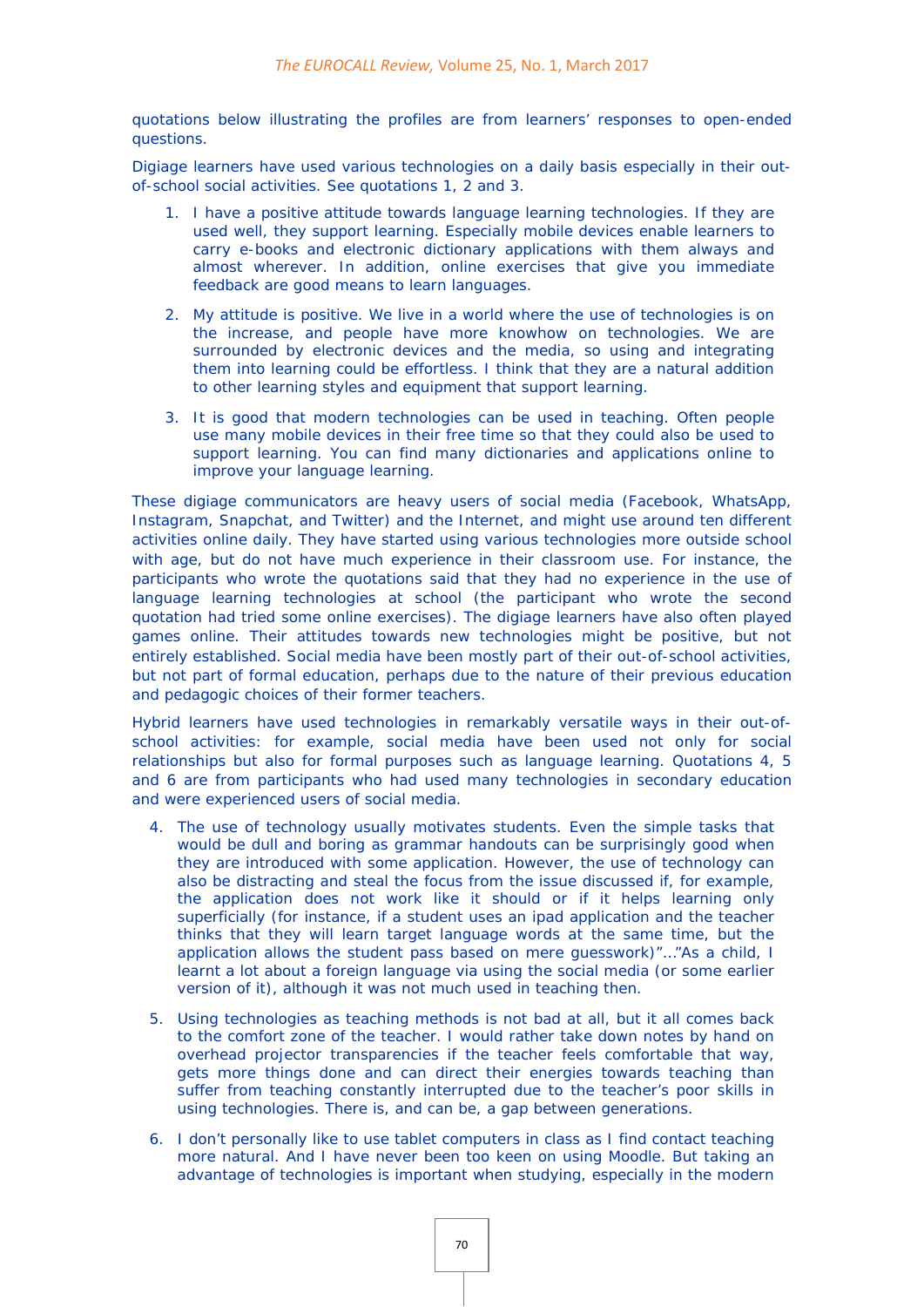*world. In the globalized world, most communication takes place through technologies so students should master these early to get the maximum benefit"…"For instance, group work with strangers is much easier using the social media. For example, Facebook group discussions are a great tool.*

The hybrid learners are, nevertheless, also aware of both the advantages and disadvantages of technologies in the classroom, and might even have a rather critical attitude towards their active integration in classroom activities. Therefore, these learners still appreciate the teacher's traditional role as an expert in providing valuable information and being a stimulator for the learners. According to the hybrid learners, the use of social media should be voluntary in formal education.

In-school learners have always favoured traditional classroom learning and methods although in their out-of-school activities they have also relied on technologies for social relationships. These learners prefer concrete interaction with professional teachers, manuals, and paperwork in their learning process, although some use of technologies does not harm this process. See quotations 7, 8 and 9.

- 9. *I would not allow students use any technological devices in class as they disturb concentration, are harmful for hand and eye coordination skills, and makes it more difficult to maintain discipline in class, which further disturbs peace in the classroom. Constant staring at virtual screens overstimulates the brain and can hurt the eyes.*
- *10. The use of technologies is useful and saves time as such, but I think it has replaced contact teaching and real interaction too often. Challenging things are especially difficult to learn online. You need a qualified teacher and contact teaching. In addition, if the student has low motivation, online practice is easier to skip than a lecture or an exercise group. Contact teaching with good teachers is more motivating than studying alone at home in one's spare time.*
- 11. *As a learner, I prefer traditional methods, taking notes and writing on the board, when teachers and students interact constantly. I do not believe that the internet or new technical devices facilitate language learning.*

Despite their generally positive attitudes towards technology, the in-school learners have always felt they learn foreign languages better in classroom contexts.

#### **5. Conclusion**

This study examined extramural language learning, learning in hybrid contexts, and digital learning profiles. We focused on beginning university learners and analyzed their earlier experiences and behavior. According to the results, the participants were very familiar with extramural language learning. Its role seemed to strengthen as the learners' proficiency and self-confidence grew. In particular, TV, films, and music often offered extramural language activities. The contexts of extramural language use diversified during education and also the foreign languages used multiplied.

Secondly, we analyzed which digital technologies were used and how the participants had used them in extramural language learning. The results suggested that the use of the social media and other spare time activities were most popular. Digital skills were learnt both in and outside school. Schools seem to play a role in introducing and providing support for the use of digital technologies. Mostly the skills needed for technologies were acquired outside school, often with help from family members and friends. In both extramural language contexts and technology use, the learner's own engagement was found more important with age: the awareness of language learning processes and a desire to invest in the processes seem to increase.

Thirdly, despite the fact that the participants were so-called digital natives, they did not always associate digital skills with language learning in their reflections. Extramural language practice seems to be common, but the activities differ in number and variety from the ones used at school (see also, e.g. Ilomäki et al., 2012; Laakkonen, 2015).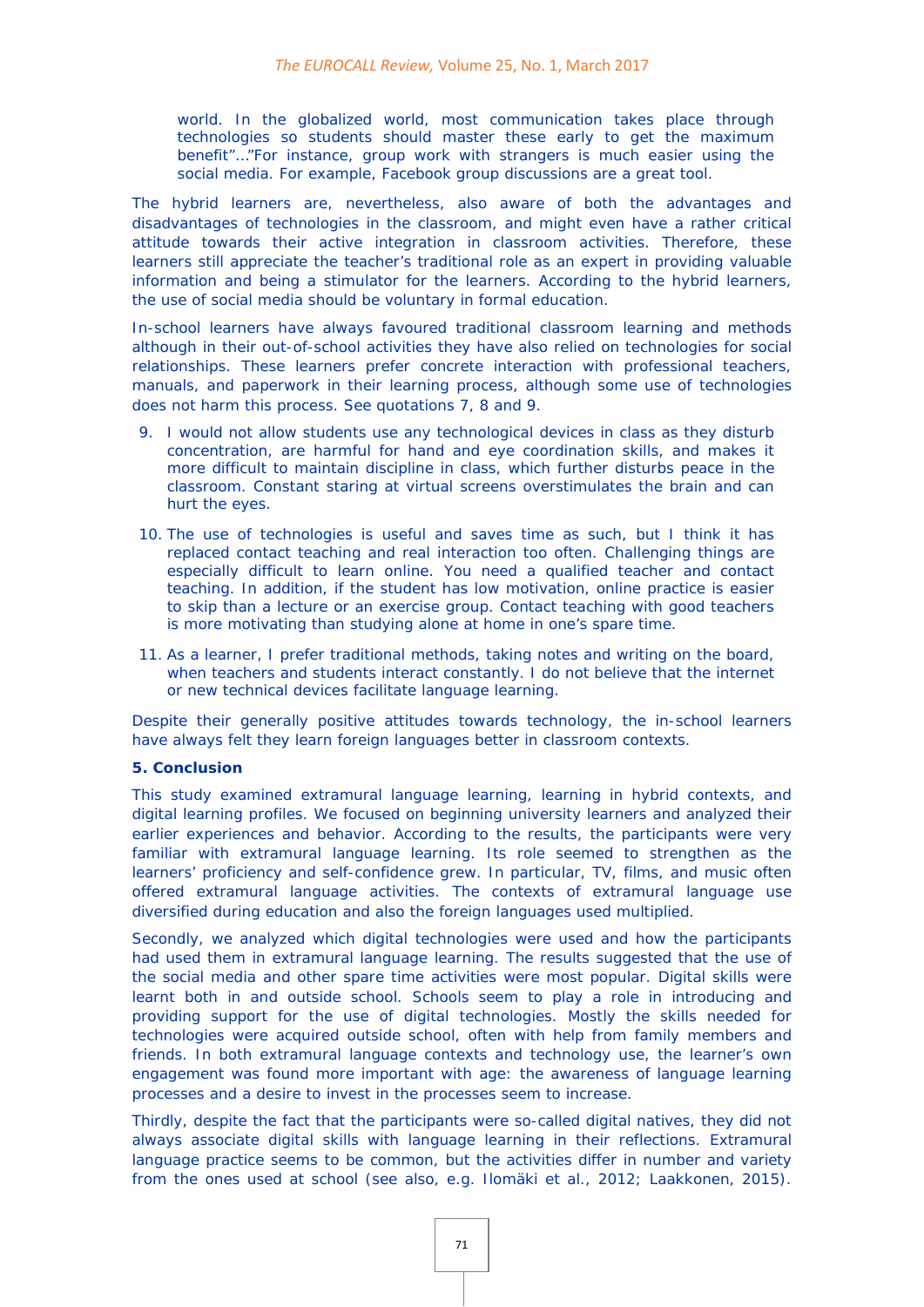When it comes to attitudes, technologies were considered helpful and good additions to traditional teaching and learning methods if teachers and users know how to use them (e.g., Benini & Murray, 2014; Mutta, Pelttari, Lintunen, et al., 2014; Thomas, 2011; Williams et al., 2014; Jalkanen, 2015). In our sample, attitudes towards technologies were mostly positive, but also critical.

Finally, we examined the digital learning profiles discovered in the learners' answers. Three rough categories were identified to represent the main trends: digiage learners (heavy users of especially the social media, but who have not always mixed it with learning), hybrid learners (have used technologies, but with a critical mindset, for in and out-of-school learning) and in-school learners (have used technologies, but do not believe that they facilitate the learning process). The categories reveal variation in the digital generation: some learners do not consciously use their full digital potential to support language learning and try to keep certain areas of their lives less digital.

As our approach did not focus on individual longitudinal analysis, digital learning profiles could be analyzed further with quantitative (e.g., correlations) and qualitative (e.g., narratives, portfolios) data collection methods in future studies. A systematic longitudinal approach from primary to secondary education and beyond is needed to examine digital profiles and learners' paths. This would reveal whether less successful language learners follow different paths than the highly motivated learners in this study or if digital learning profiles depend, for instance, on the learner's age or target language proficiency.

The results corroborate earlier studies as learners seem to keep in and out-of-school activities separate, especially the use of technologies (e.g., Keltikangas-Järvinen, 2015). Changes in the flexible use of technologies might also be so rapid that the more rigid school system falls behind. This also means that surveys represent past situations, and even in classroom observation studies, the situation may have changed between the observation and the publishing of the results. One limitation of the study was the definition of technologies that can be understood in various ways as our results also revealed. In further studies, a more restrictive approach is needed to allow larger comparisons with earlier studies (cf. Healey, 2016; Thomas & Peterson, 2014; Wang & Vásquez, 2012). We chose not to direct or limit the participants' responses too much in our questionnaires to survey their opinions.

In conclusion, foreign language learners are surrounded by hybrid learning contexts and often seem to be aware of various extramural language learning possibilities and know how to create affordances to promote their own learning. However, the digital age does not necessarily cause a linear addition of technologies in language teaching and learning: partly consciously, the potential of some technologies is not fully used to enhance foreign language learning. In and out-of-school use of technologies seem to develop at different, yet partly intertwined rates. Identifying learners' digital profiles can support differentiation in foreign language teaching in hybrid contexts. Individuals and learning styles differ: some digiage learners create more actively personalized digital learning environments, whereas some prefer and rely more on classroom activities. Learners' profiles could help teachers create suitable exercises or suggest new ideas to facilitate extramural and/or hybrid learning and assist learners in understanding their own learning styles and how to develop them in traditional and digital ways.

#### **References**

Attwell, G. (2007). Personal learning environments – the future of eLearning? *eLearning papers, 2*(1). Barcelona: PAU Education. Available from [https://www.openeducationeuropa.eu/sites/default/files/legacy\\_files/old/media11561.p](https://www.openeducationeuropa.eu/sites/default/files/legacy_files/old/media11561.pdf) [df.](https://www.openeducationeuropa.eu/sites/default/files/legacy_files/old/media11561.pdf)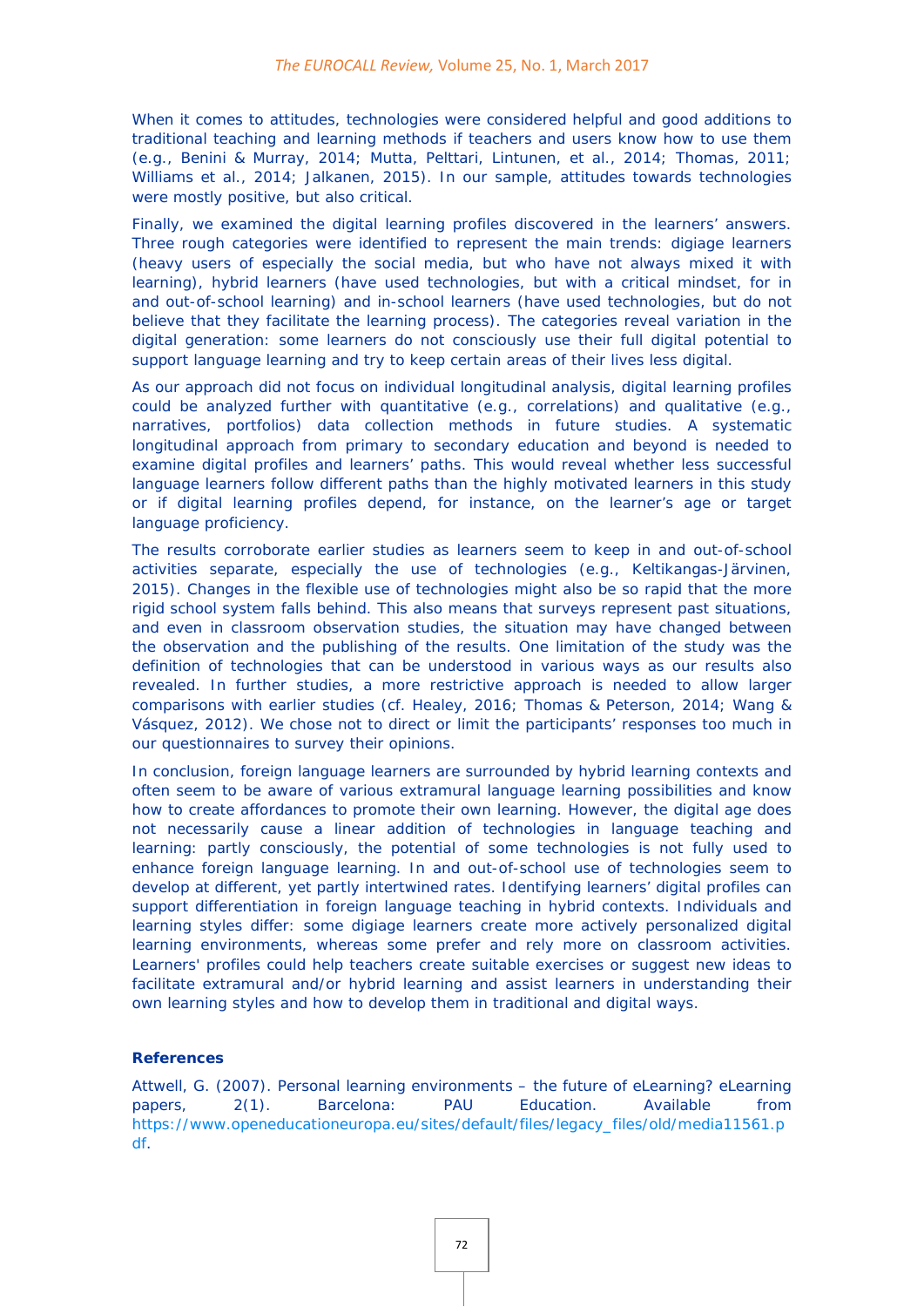Benini, S. & Murray, L. (2014). Challenging Prensky's characterization of digital natives and digital immigrants in a real-world classroom setting. In Pettes Guikema, J. & Williams, L. (Eds.), *Digital literacies in foreign and second language education* (pp. 69- 85). Texas State University: CALICO.

Blin, F. & Jalkanen, J. (2014). Designing for language learning: agency and languaging in hybrid environments. *APPLES: Journal of Applied Language Studies*, *8*(1), 147-170. Available from [http://apples.jyu.fi/ArticleFile/download/433.](http://apples.jyu.fi/ArticleFile/download/433)

Conole, G. (2008). Listening to the learner voice: The ever changing landscape of technology use for language students. *ReCALL, 20*(2), 124-140.

Eloranta, J. & Jalkanen, J. (2015). [Learning paths on elementary](http://dx.doi.org/10.14705/rpnet.2015.000294) university courses in [Finnish as a second language](http://dx.doi.org/10.14705/rpnet.2015.000294) . In Jalkanen, J., Jokinen, E. & Taalas, P. (Eds.), *Voices of pedagogical development: expanding, enhancing and elaborating higher education language learning* (pp. 225-240). Dublin: Research-Publishing.net. doi: [10.14705/rpnet.2015.000294.](http://dx.doi.org/10.14705/rpnet.2015.000294)

Erstad, O. (2010). Educating the digital generation. *Nordic Journal of Digital Literacy, 5*(1), 56-72. Available from [https://www.idunn.no/dk/2010/01/art05.](https://www.idunn.no/dk/2010/01/art05)

Fincham, N.X. (2015). [Metacognitive knowledge development and language learning in](https://www.google.es/url?sa=t&rct=j&q=&esrc=s&source=web&cd=1&ved=0ahUKEwjLh8vQiobTAhUC94MKHf_-AI8QFggaMAA&url=https%3A%2F%2Fetd.lib.msu.edu%2Fislandora%2Fobject%2Fetd%253A3764%2Fdatastream%2FOBJ%2Fdownload%2FMetacognitive_Knowledge_Development_and_Language_Learning_in_the_Context_of_Web-Based_Distance_Language_Learning___A_Multiple-Case_Study_of_Adult_EFL_Learners_in_China.pdf&usg=AFQjCNHiTBlXHpfu-DQPEgtHWbiH6OfJvA&sig2=C1wC1eow7CXaLdP9tSzHuQ&bvm=bv.151325232,d.ZGg)  [the context of web-based distance language learning: a multiple-case study of adult](https://www.google.es/url?sa=t&rct=j&q=&esrc=s&source=web&cd=1&ved=0ahUKEwjLh8vQiobTAhUC94MKHf_-AI8QFggaMAA&url=https%3A%2F%2Fetd.lib.msu.edu%2Fislandora%2Fobject%2Fetd%253A3764%2Fdatastream%2FOBJ%2Fdownload%2FMetacognitive_Knowledge_Development_and_Language_Learning_in_the_Context_of_Web-Based_Distance_Language_Learning___A_Multiple-Case_Study_of_Adult_EFL_Learners_in_China.pdf&usg=AFQjCNHiTBlXHpfu-DQPEgtHWbiH6OfJvA&sig2=C1wC1eow7CXaLdP9tSzHuQ&bvm=bv.151325232,d.ZGg)  [learners in China.](https://www.google.es/url?sa=t&rct=j&q=&esrc=s&source=web&cd=1&ved=0ahUKEwjLh8vQiobTAhUC94MKHf_-AI8QFggaMAA&url=https%3A%2F%2Fetd.lib.msu.edu%2Fislandora%2Fobject%2Fetd%253A3764%2Fdatastream%2FOBJ%2Fdownload%2FMetacognitive_Knowledge_Development_and_Language_Learning_in_the_Context_of_Web-Based_Distance_Language_Learning___A_Multiple-Case_Study_of_Adult_EFL_Learners_in_China.pdf&usg=AFQjCNHiTBlXHpfu-DQPEgtHWbiH6OfJvA&sig2=C1wC1eow7CXaLdP9tSzHuQ&bvm=bv.151325232,d.ZGg) Unpublished PhD dissertation in Educational Psychology and Educational Technology. Michigan State University.

Guth, S. (2009). Personal learning environments for language learning. In Thomas, S. (ed.), *Handbook of research on Web 2.0 and second language learning*. London: IGI Global. doi[:10.4018/978-1-60566-190-2.ch024.](http://dx.doi.org/10.4018/978-1-60566-190-2.ch024)

Healey, D. (2016). Language learning and technology: past, present, and future. In Farr, F. & Murray, L. (Eds.), *The Routledge handbook of language learning and technology* (pp. 9-23). New York: Routledge.

Ilomäki, L., Taalas, P. & Lakkala, M. (2012). Learning environment and digital literacy: a mismatch or a possibility from Finnish teachers' and students' perspective. In Trifonas, P. (ed.), *Living the virtual life: public pedagogy in a digital world* (pp. 63-78). Abington: Routledge.

Jalkanen, J. (2015). *Development of pedagogical design in technology-rich environments for language teaching and learning*. Jyväskylä Studies in Humanities 265. Jyväskylä: University of Jyväskylä.

Jalkanen, J. & Taalas, P. (2013). Yliopisto-opiskelijoiden oppimisenmaisemat: haasteita ja mahdollisuuksia kielenopetuksenkehittämiselle. In Keisanen, T., Kärkkäinen, E., Rauniomaa, M., Siitonen, P. & Siromaa, M. (Eds.), *AFinLA-e: Soveltavan kielitieteen tutkimuksia 2013, No. 5* (pp. 74-88). Jyväskylä: The Finnish Association for Applied Linguistics. **AFINA.** Available **and the set of the AVA** Available **from** [http://ojs.tsv.fi/index.php/afinla/article/view/8740/6425.](http://ojs.tsv.fi/index.php/afinla/article/view/8740/6425)

Jalkanen, J. & Taalas, P. (2015). Monimediaisen kielten opetuksen tutkimus: teknologian integroinnista pedagogiseen kehittämiseen. In Jakonen, T., Jalkanen, J., Paakkinen, T. & Suni, M. (Eds.), *Flows of language learning* (pp. 172-186). Jyväskylä: The Finnish Association for Applied Linguistics, AFinLA. Available from [http://ojs.tsv.fi/index.php/afinlavk.](http://ojs.tsv.fi/index.php/afinlavk)

Jokinen, E. & Vaarala, H. (2015). From canon to chaos management: blogging as a learning tool in a modern Finnish literature course. In Jalkanen, J., Jokinen, E. & Taalas, P. (Eds.), *Voices of pedagogical development: expanding, enhancing and elaborating higher education language learning* (pp. 241-278). Dublin: Research-Publishing.net. doi: [10.14705/rpnet.2015.000295.](http://dx.doi.org/10.14705/rpnet.2015.000295)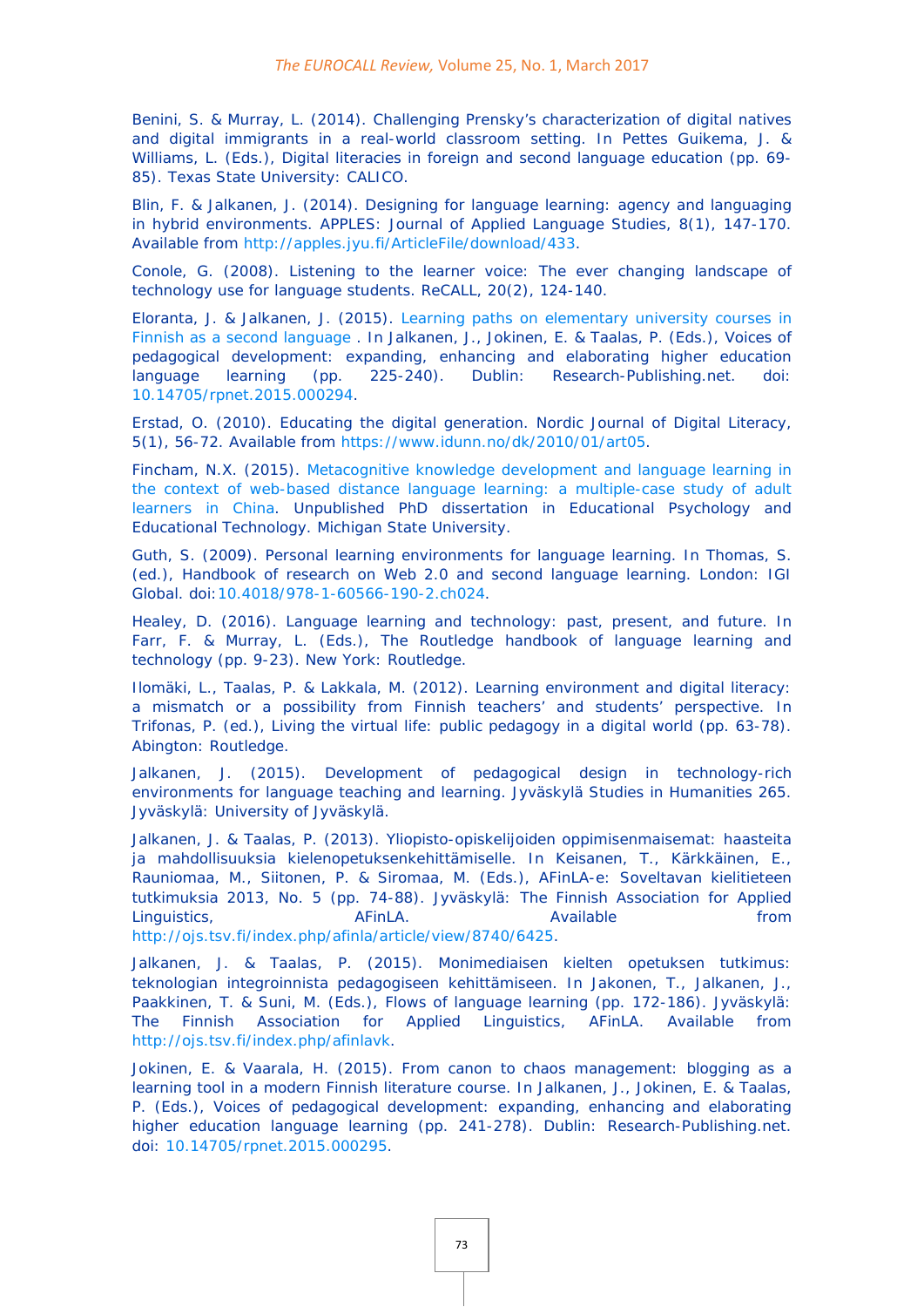Keltikangas-Järvinen, L. (2015). Oppimisen legendat. *Lääkärilehti, 37*. <http://www.laakarilehti.fi/maailmassa/kolumni/oppimisen-legendat>.

Laakkonen, I. (2015). Doing what we teach: promoting digital literacies for professional development through personal learning environments and participation. In Jalkanen, J., Jokinen, E. & Taalas, P. (Eds.). *Voices of pedagogical development: expanding, enhancing and elaborating higher education language learning* (pp. 171-195). Dublin: Research-Publishing.net. doi: [10.14705/rpnet.2015.000292.](http://dx.doi.org/10.14705/rpnet.2015.000292)

Mitchell, K. (2012). A social tool: Why and how ESOL students use Facebook. *CALICO Journal, 29* (3), 471-493.

Mutta, M., Lintunen, P., Ivaska, I. & Peltonen, P. (2014). Tulevaisuuden kielenkäyttäjä: monikielinen diginatiivi(ko?) [Language users of tomorrow: multilingual digital natives(?)]. In Mutta, M., Lintunen, P., Ivaska, I. & Peltonen, P. (Eds.), *Tulevaisuuden kielenkäyttäjä – Language users of tomorrow* (pp. 9-23). Jyväskylä: The Finnish Association for Applied Linguistics, AFinLA. Available from [http://journal.fi/afinlavk/article/view/60048.](http://journal.fi/afinlavk/article/view/60048)

Mutta, M., Pelttari, S., Lintunen, P. & Johansson, M. (2014). Tutkiva oppiminen ja vieraiden kielten opetus - diginatiivit teknologisessa oppimisympäristössä. *Kieli, koulutus ja yhteiskunta, lokakuu 2014*. Available from [http://www.kieliverkosto.fi/article/tutkiva-oppiminen-ja-vieraiden-kielten-opetus](http://www.kieliverkosto.fi/article/tutkiva-oppiminen-ja-vieraiden-kielten-opetus-diginatiivit-teknologisessa-oppimisymparistossa/)[diginatiivit-teknologisessa-oppimisymparistossa/.](http://www.kieliverkosto.fi/article/tutkiva-oppiminen-ja-vieraiden-kielten-opetus-diginatiivit-teknologisessa-oppimisymparistossa/)

Mutta, M., Pelttari, S., Salmi, L., Chevalier, A. & Johansson, M. (2014). Digital literacy in academic language learning contexts: developing information-seeking competence. In Pettes Guikema, J. & Williams, L. (Eds.), *Digital literacies in foreign and second language education* (pp. 227-244). Texas State University: CALICO.

Palmgren-Neuvonen, L., Jaakkola, M. & Korkea mäki, R.-L. (2015). School-context videos in Janus-faced online publicity: learner-generated digital video production going online. *Scandinavian Journal of Educational Research, 59*(3), 255 - 274. doi[:10.1080/00313831.2014.996599.](http://dx.doi.org/10.1080/00313831.2014.996599)

Prensky, M. (2001). Digital natives, digital immigrants. *On the Horizon, 9* (5), 1-6. Available from [http://www.marcprensky.com.](http://www.marcprensky.com/)

Piirainen-Marsh, A. & Tainio, L. (2009). Other-repetition as a resource for participation in the activity of playing a video game. *The Modern Language Journal*, *93*(2), 153-169. doi: [10.1111/j.1540-4781.2009.00853.x.](http://dx.doi.org/10.1111/j.1540-4781.2009.00853.x)

Schenker, T. (2012). Intercultural competence and cultural learning through telecollaboration. *CALICO Journal, 29* (3), 449-470.

Sun, Y. C. (2012). Examining the effectiveness of extensive speaking practice via voice blogs in a foreign language learning context. *CALICO Journal, 29* (3), 494-506.

Sundqvist, P. (2016). Gaming and young language learners. In Farr, F. & Murray, L. (Eds.), *The Routledge handbook of language learning and technology* (pp. 446-458). New York: Routledge.

Sundqvist, P. & Sylvén, L. K. (2014). Language-related computer use: focus on young L2 English learners in Sweden. *ReCALL, 26*(1), 3-20. doi: [10.1017/S0958344013000232.](http://dx.doi.org/10.1017/S0958344013000232)

The Finnish National Board of Education. (2013). Available from [http://www.oph.fi/english.](http://www.oph.fi/english)

Thomas, M. (ed.) (2011). *Deconstructing digital natives: young people, technologies and the new literacies*. New York: Routledge.

Thomas, M. & Peterson, M. (2014). Editorial for the Special issue Web 2.0 and language learning: Rhetoric and reality. *CALICO Journal, 31*(1), i-iii. doi: [10.11139/cj.31.1.i-iii.](http://dx.doi.org/10.11139/cj.31.1.i-iii)